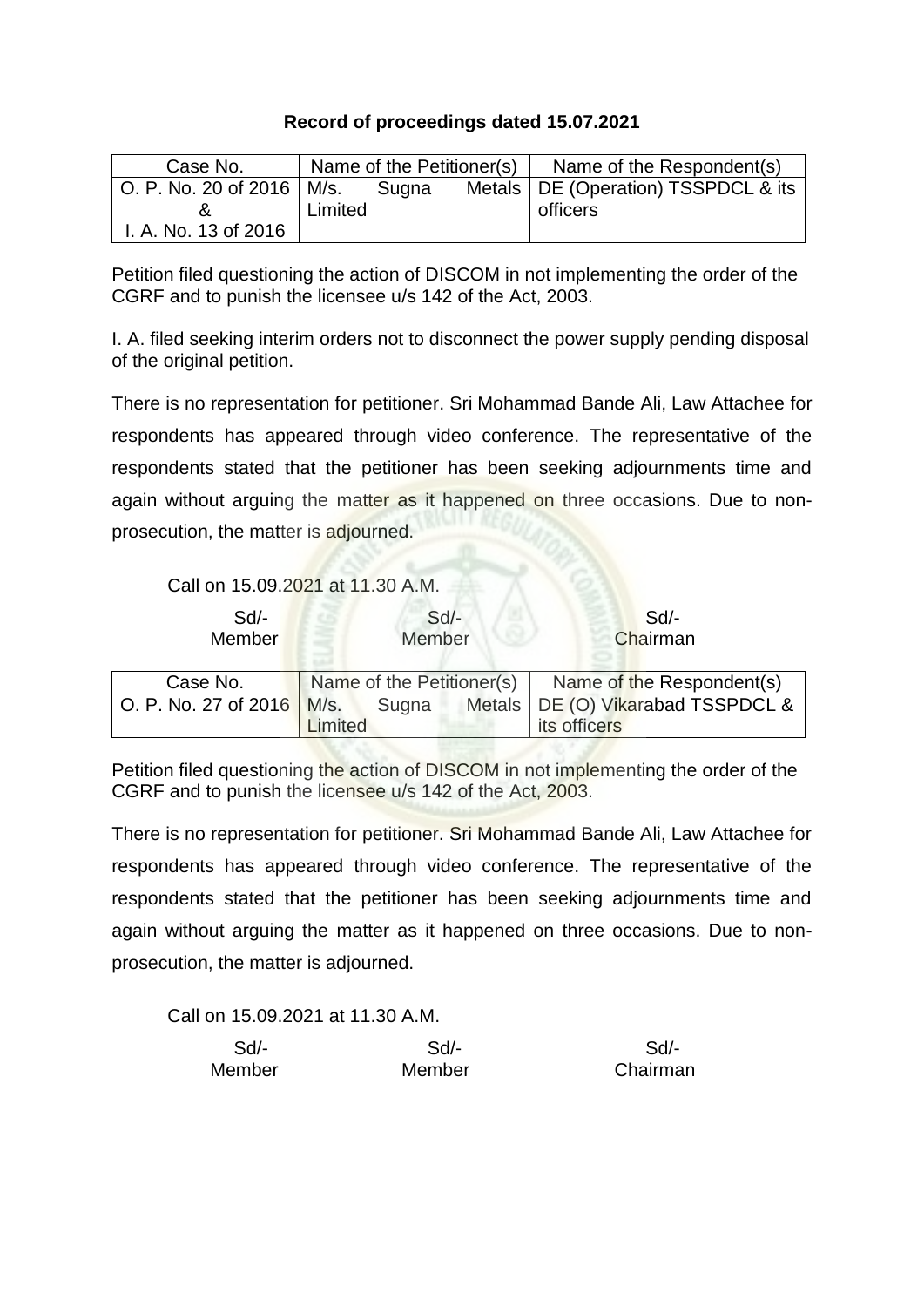| Case No. |                                                                           | Name of the Petitioner(s) $\vert$ Name of the Respondent(s) |
|----------|---------------------------------------------------------------------------|-------------------------------------------------------------|
|          | O. P. No. 70 of 2018   M/s. Sugna Metals Limited   TSSPDCL & its officers |                                                             |

Petition filed seeking directions to readjust the open access demand and to punish the licensee for not refunding the excess amount collected towards charges.

There is no representation for petitioner. Sri Mohammad Bande Ali, Law Attachee for respondents has appeared through video conference. The representative of the respondents stated that the petitioner has been seeking adjournments time and again without arguing the matter as it happened on three occasions. Due to nonprosecution, the matter is adjourned.

Call on 15.09.2021 at 11.30 A.M.

| $Sd$ -<br>Member     | Sd<br><b>Member</b>                           | Sd<br>Chairman                 |
|----------------------|-----------------------------------------------|--------------------------------|
| Case No.             | Name of the Petitioner(s)                     | Name of the Respondent(s)      |
|                      | O. P. No. 16 of 2017   M/s. Sundew Properties | <b>TSSPDCL &amp; TSTRANSCO</b> |
|                      | Limited                                       |                                |
| I. A. No. 25 of 2017 |                                               |                                |

Petition filed seeking transfer of distribution assets falling within the area of SEZ area.

I. A. filed seeking directions to respondent No. 1 to disconnect the consumers pertaining to SPL's licence area and handover the assets to the petitioner and also to the respondent No. 2 to grant transmission connectivity at 33 KV level on two Nos. of 33 KV SPL feeders.

Sri Kunal Kaul, Advocate representing M/s. J. Sagar Associates for petitioner and Sri

Mohammad Bande Ali, Law Attachee for respondents have appeared through conference. The counsel for the petitioner stated that the counter affidavit is yet to be filed by the respondents. Office informed the Commission that a copy of the counter affidavit has been collected by the party yesterday. Then, the counsel for petitioner sought adjournment for filing rejoinder, if any. The Commission sought to know the status of appeal pending before the Hon'ble Supreme Court. The counsel for petitioner replied that the matter is likely to be listed on 23.07.2021 after it was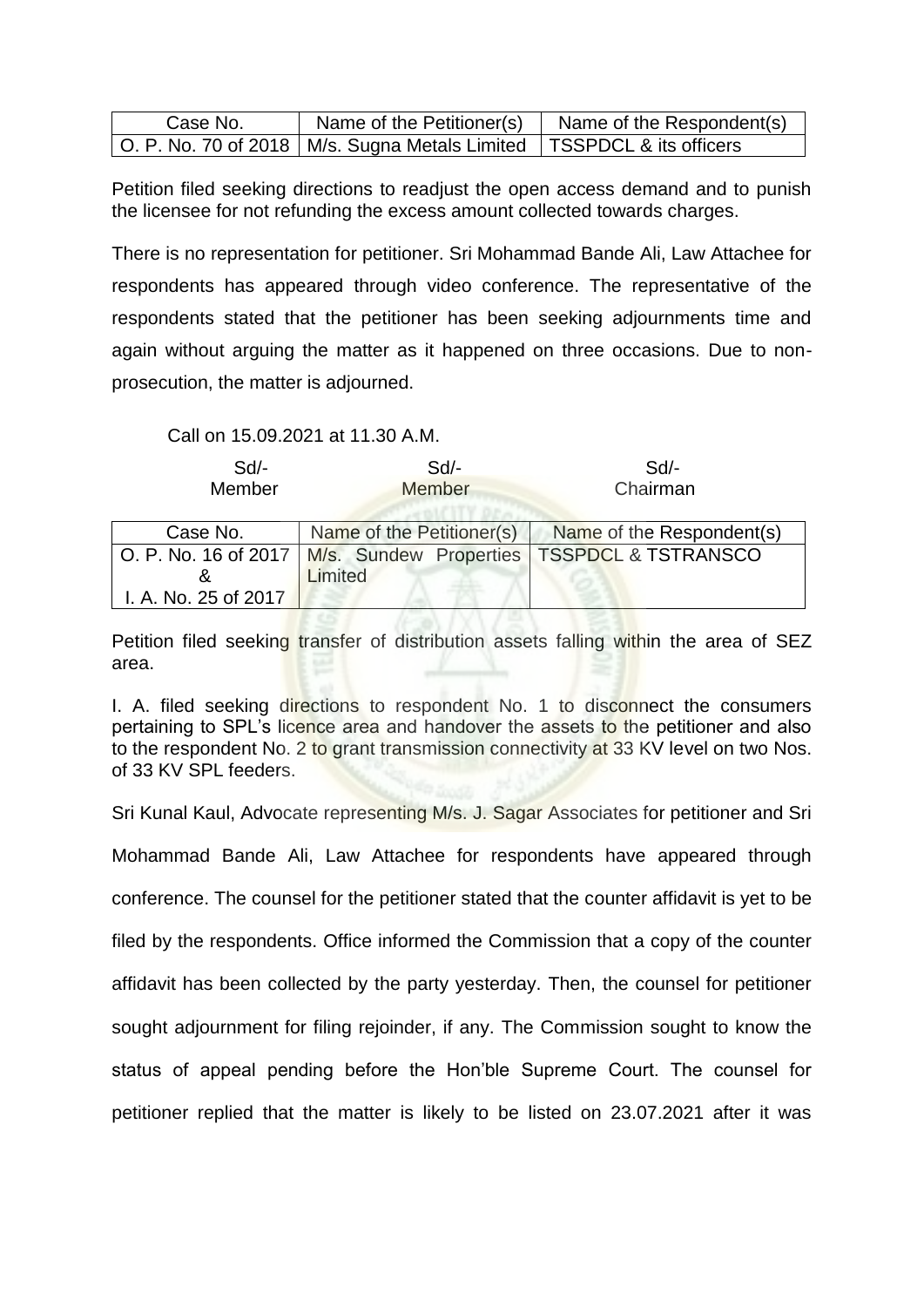mentioned. In view of the request made by the counsel for petitioner, the matter is adjourned.

Call on 25.08.2021 at 11.30 A.M.

| Sd/-<br>Member      | Sd/-<br>Member                 | Sd/-<br>Chairman          |
|---------------------|--------------------------------|---------------------------|
| Case No.            | Name of the Petitioner(s)      | Name of the Respondent(s) |
| O. P. No. 4 of 2021 | M/s. Sundew Properties Limited | $-$ None $-$              |

Petition filed seeking determination of tariff for the power procured by it / to be charged to its consumers with TSSPDCL tariff as the ceiling tariff.

Sri Kunal Kaul, Advocate representing M/s. J. Sagar Associates for has appeared through video conference. The counsel for petitioner stated that this matter is connected to O. P. No. 16 of 2017 and it may be posted to the same date. Accordingly, the matter is adjourned.

Call on 25.08.2021 at 11.30 A.M.

Member Member Chairman

Sd/- Sd/- Sd/- Sd/-

| Case No.             | Name of the Petitioner(s)    | Name of the Respondent(s)                                            |
|----------------------|------------------------------|----------------------------------------------------------------------|
| O. P. No. 26 of 2020 | $M/s$ .<br>Arhyama           | Solar   TSSPDCL, CGM (Revenue), SAO                                  |
|                      | <b>Power Private Limited</b> | Coperation Circle), Sangareddy &<br>SAO (Operation Circle), Medchal. |

Petition filed seeking to punish the respondents No.1 to 4 for non-compliance of the order dated 17.07.2018 in O. P. No. 10 of 2017 passed by the Commission.

Sri Sridhar, Advocate representing Sri Challa Gunaranjan, Advocate for petitioner and Sri Mohammad Bande Ali, Law Attachee for respondents have appeared through video conference. The counsel for petitioner stated that the Commission has required the compliance of the order passed by it. However, the respondents have approached the Hon'ble High Court and obtained stay orders. The representative of the respondents stated that the stay has been obtained by the respondents from the Hon'ble High Court. In view of the above position, the matter is adjourned without any date and the next date of hearing will be intimated to the parties.

| $Sd$ - | Sd     | Sd       |
|--------|--------|----------|
| Member | Member | Chairman |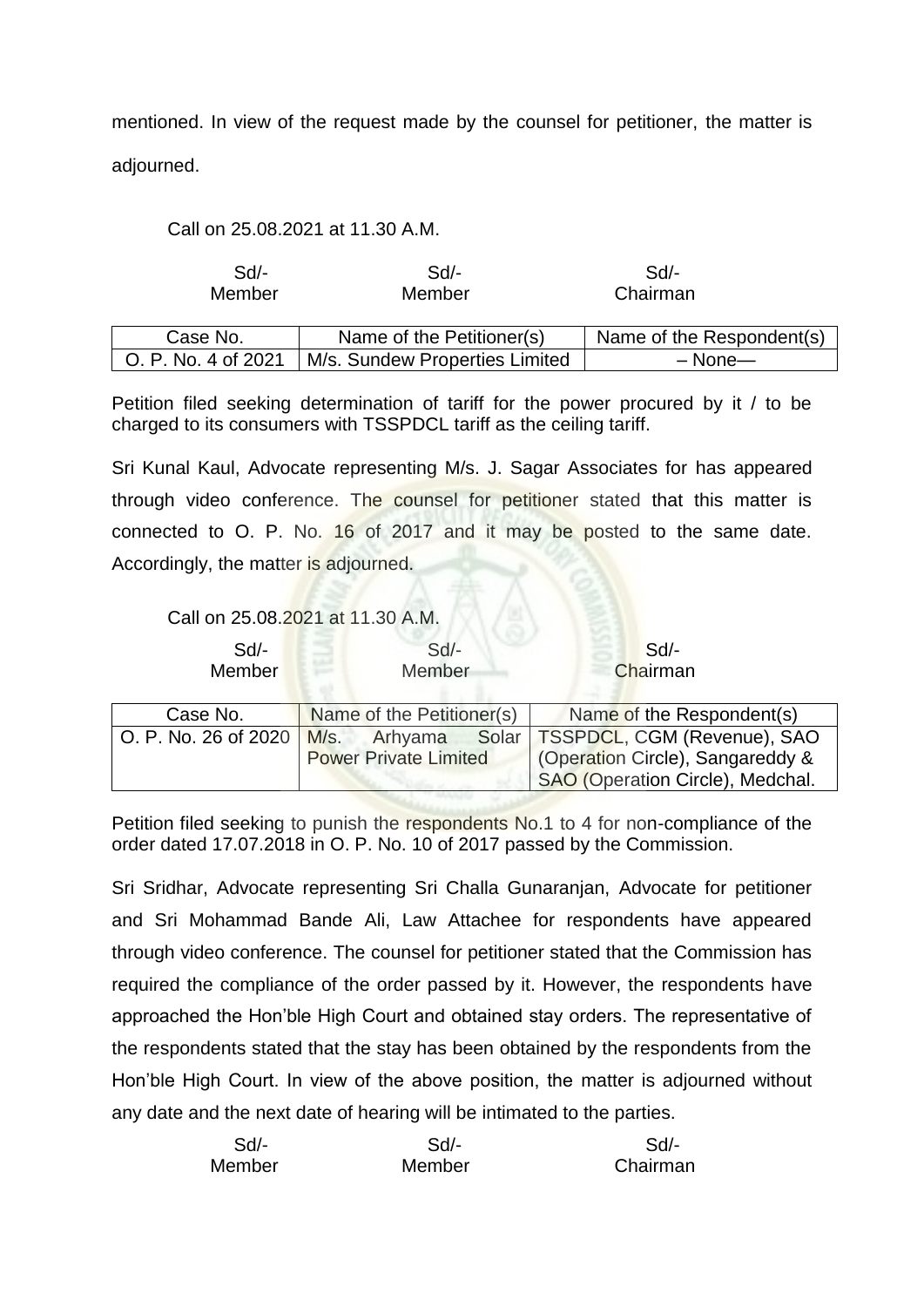| Case No.                    | Name of the Petitioner(s) | Name of the Respondent(s)   |
|-----------------------------|---------------------------|-----------------------------|
| O. P. No. 10 of 2021   M/s. | Medak                     | Solar   TSTRANSCO & TSSPDCL |
|                             | Projects Private Limited  |                             |

Petition filed seeking to punish the respondents for non-compliance of the order dated 02.01.2019 in O. P. No. 46 of 2018 passed by the Commission.

Sri Sridhar, Advocate representing Sri Challa Gunaranjan, Advocate for petitioner and Sri Mohammad Bande Ali, Law Attachee for respondents have appeared through video conference. The representative of the respondents stated that the respondents have filed appeal before the Hon'ble ATE and the stay petition is scheduled for hearing on 16.07.2021. The counsel for petitioner stated that no notice has been received in the appeal purported to have been filed by the licensee. The Commission pointed out that the respondents have filed a memo placing on record the daily order issuing notice to the respondents therein on the stay petition by the Hon'ble ATE. The counsel for petitioner then sought adjournment of the matter. Accordingly, the matter is adjourned.

Call on 11.08.2021 at 11.30 A.M.

| $Sd$ - | $Sd$ - | Sd/-    |
|--------|--------|---------|
| Member | Member | Chairma |

Member Chairman Case No. Name of the Petitioner(s) Name of the Respondent(s) O. P. No. 11 of 2021 M/s. Dubbak Solar TSTRANSCO & TSSPDCL

Petition filed seeking to punish the respondents for non-compliance of the order dated 02.01.2019 in O. P. No. 47 of 2018 passed by the Commission.

Projects Private Limited

Sri Sridhar, Advocate representing Sri Challa Gunaranjan, Advocate for petitioner and Sri Mohammad Bande Ali, Law Attachee for respondents have appeared through video conference. The representative of the respondents stated that the respondents have filed appeal before the Hon'ble ATE and the stay petition is scheduled for hearing on 16.07.2021. The counsel for petitioner stated that no notice has been received in the appeal purported to have been filed by the licensee. The Commission pointed out that the respondents have filed a memo placing on record the daily order issuing notice to the respondents therein on the stay petition by the Hon'ble ATE. The counsel for petitioner then sought adjournment of the matter. Accordingly, the matter is adjourned.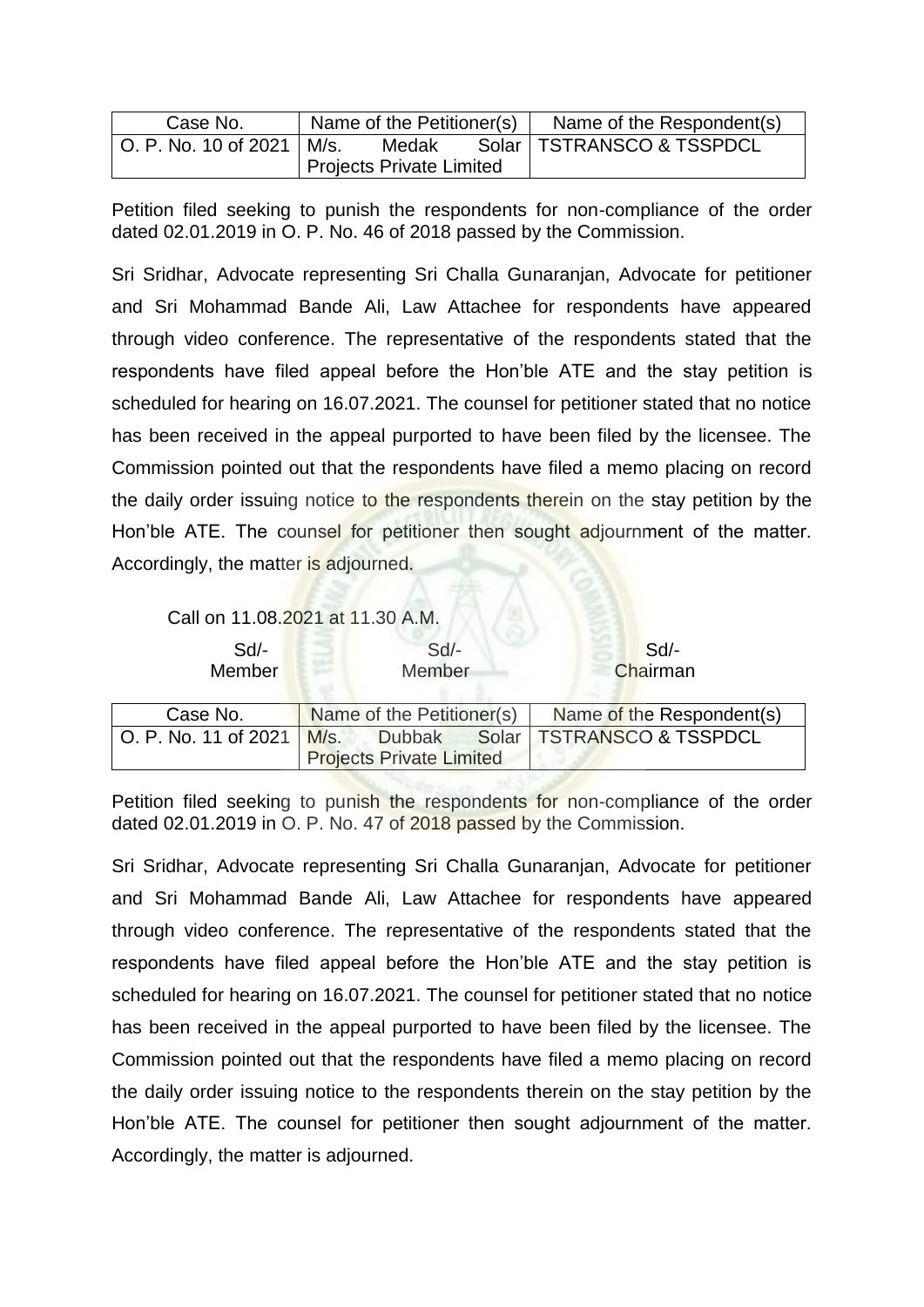## Call on 11.08.2021 at 11.30 A.M.

| $Sd$ -   | Sd/-                                       | Sd                             |
|----------|--------------------------------------------|--------------------------------|
| Member   | Member                                     | Chairman                       |
| Case No. | Name of the Petitioner(s)                  | Name of the Respondent(s)      |
|          | O. P. No. 12 of 2021   M/s. Sarvotham Care | <b>TSTRANSCO &amp; TSSPDCL</b> |

Petition filed seeking to punish the respondents for non-compliance of the order dated 02.01.2019 in O. P. No. 61 of 2018 passed by the Commission.

Sri Sridhar, Advocate representing Sri Challa Gunaranjan, Advocate for petitioner and Sri Mohammad Bande Ali, Law Attachee for respondents have appeared through video conference. The representative of the respondents stated that the respondents have filed appeal before the Hon'ble ATE and the stay petition is scheduled for hearing on 16.07.2021. The counsel for petitioner stated that notice has been received in the appeal purported to have been filed by the licensee in respect of this case only. The Commission pointed out that the respondents have filed a memo placing on record the daily order issuing notice to the respondents therein on the stay application by the Hon'ble ATE. The counsel for petitioner then sought adjournment of the matter. Accordingly, the matter is adjourned.

## Call on 11.08.2021 at 11.30 A.M.

| Sd/-   | $Sd$ - | Sd       |
|--------|--------|----------|
| Member | Member | Chairman |

| Case No.            | Name of the Petitioner(s)                                       | Name of the Respondent(s)       |  |  |
|---------------------|-----------------------------------------------------------------|---------------------------------|--|--|
|                     | I. A. No. 13 of 2019   M/s. VBC Ferro Alloys   TSSPDCL & SE (O) |                                 |  |  |
|                     | Limited                                                         | <sup>1</sup> Sangareddy TSSPDCL |  |  |
| O. P. No. 4 of 2013 |                                                                 |                                 |  |  |

Application filed seeking revisiting the conditions stipulated in the retail supply tariff order for FY 2013-14 for category of HT-I (B) consumers.

Sri Sridhar, Advocate representing Sri Challa Gunaranjan, Advocate for petitioner and Sri Mohammad Bande Ali, Law Attachee for respondents have appeared through video conference. The counsel for the petitioner sought further time to file the rejoinder in the matter. He stated that the authorized signatory is unwell and therefore, the company is assigning the task to another person, accordingly he requires three weeks more time. The representative of the respondents stated that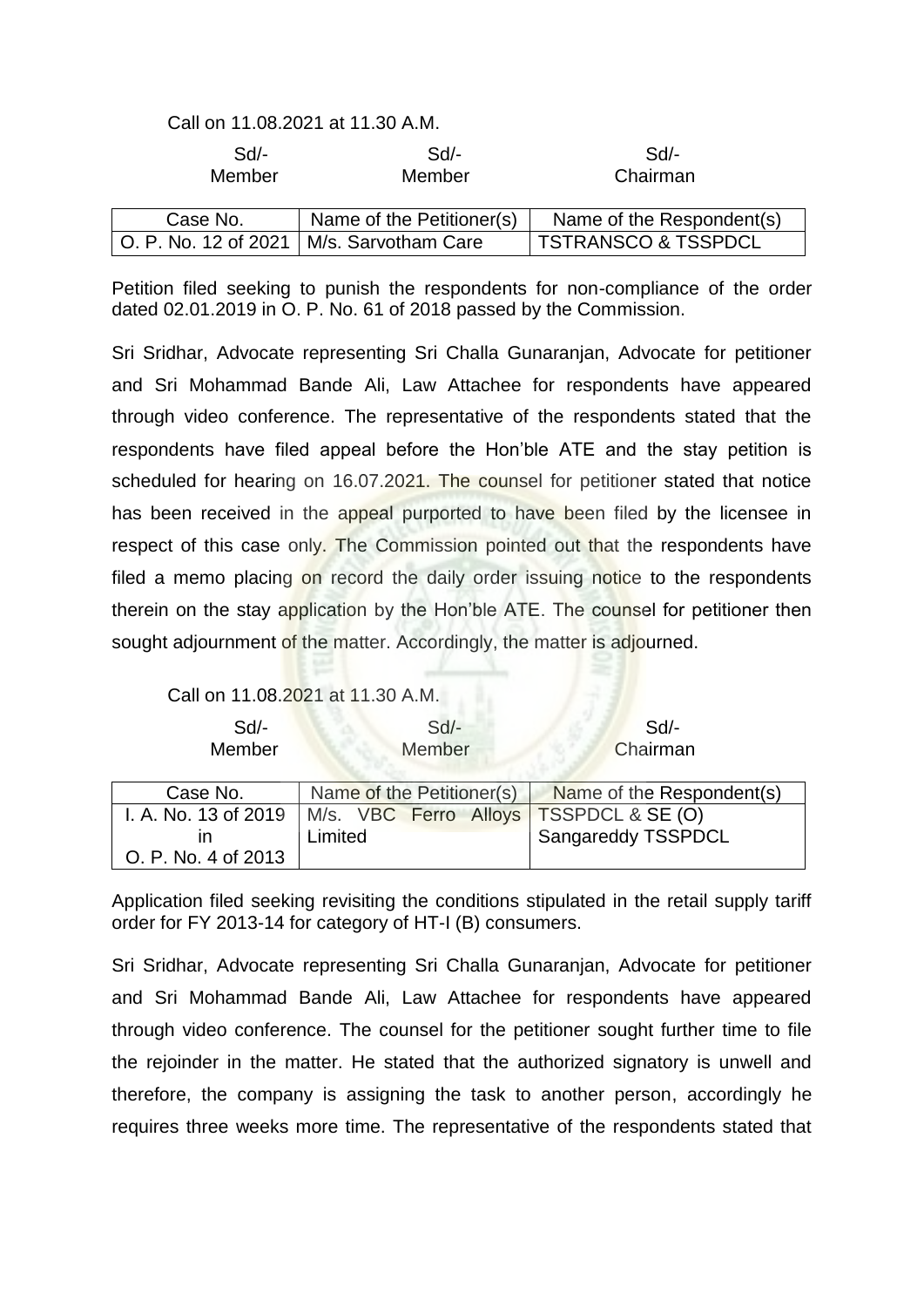the respondents have filed their counter affidavit long back. In the circumstances, the matter is adjourned.

Call on 11.08.2021 at 11.30 A.M.

| $Sd$ - | Sd/-   | Sd       |
|--------|--------|----------|
| Member | Member | Chairman |

| Case No.            | Name of the Petitioner(s)                                                  | Name of the Respondent(s) |  |  |
|---------------------|----------------------------------------------------------------------------|---------------------------|--|--|
| O. P. No. 4 of 2012 | I. A. No. 14 of 2019   M/s. VBC Ferro Alloys   TSSPDCL & SE (O)<br>Limited | Sangareddy TSSPDCL        |  |  |

Application filed seeking revisiting the conditions stipulated in the retail supply tariff order for FY 2012-13 for category of HT-I (B) consumers.

Sri Sridhar, Advocate representing Sri Challa Gunaranjan, Advocate for petitioner and Sri Mohammad Bande Ali, Law Attachee for respondents have appeared through video conference. The counsel for the petitioner sought further time to file the rejoinder in the matter. He stated that the authorized signatory is unwell and therefore, the company is assigning the task to another person and therefore he requires three weeks more time. The representative of the respondents stated that the respondents have filed their counter affidavit long back. In the circumstances, the matter is adjourned.

Call on 11.08.2021 at 11.30 A.M.

| $Sd$ -<br>Member     | $Sd$ -<br><b>Member</b>   | Sd<br>Chairman            |  |  |
|----------------------|---------------------------|---------------------------|--|--|
| Case No.             | Name of the Petitioner(s) | Name of the Respondent(s) |  |  |
| I. A. (SR) No. 28 of | M/s. VBC Ferro Alloys     | TSSPDCL & SE (O)          |  |  |
| 2019                 | Limited                   | Sangareddy TSSPDCL        |  |  |
| ın                   |                           |                           |  |  |
| O. P. No. 21 of 2017 |                           |                           |  |  |

Application filed seeking revisiting the conditions stipulated in the retail supply tariff order for FY 2018-19 for category of HT-I (B) consumers.

Sri Sridhar, Advocate representing Sri Challa Gunaranjan, Advocate for petitioner and Sri Mohammad Bande Ali, Law Attachee for respondents have appeared through video conference. The counsel for the petitioner sought further time to file the rejoinder in the matter. He stated that the authorized signatory is unwell and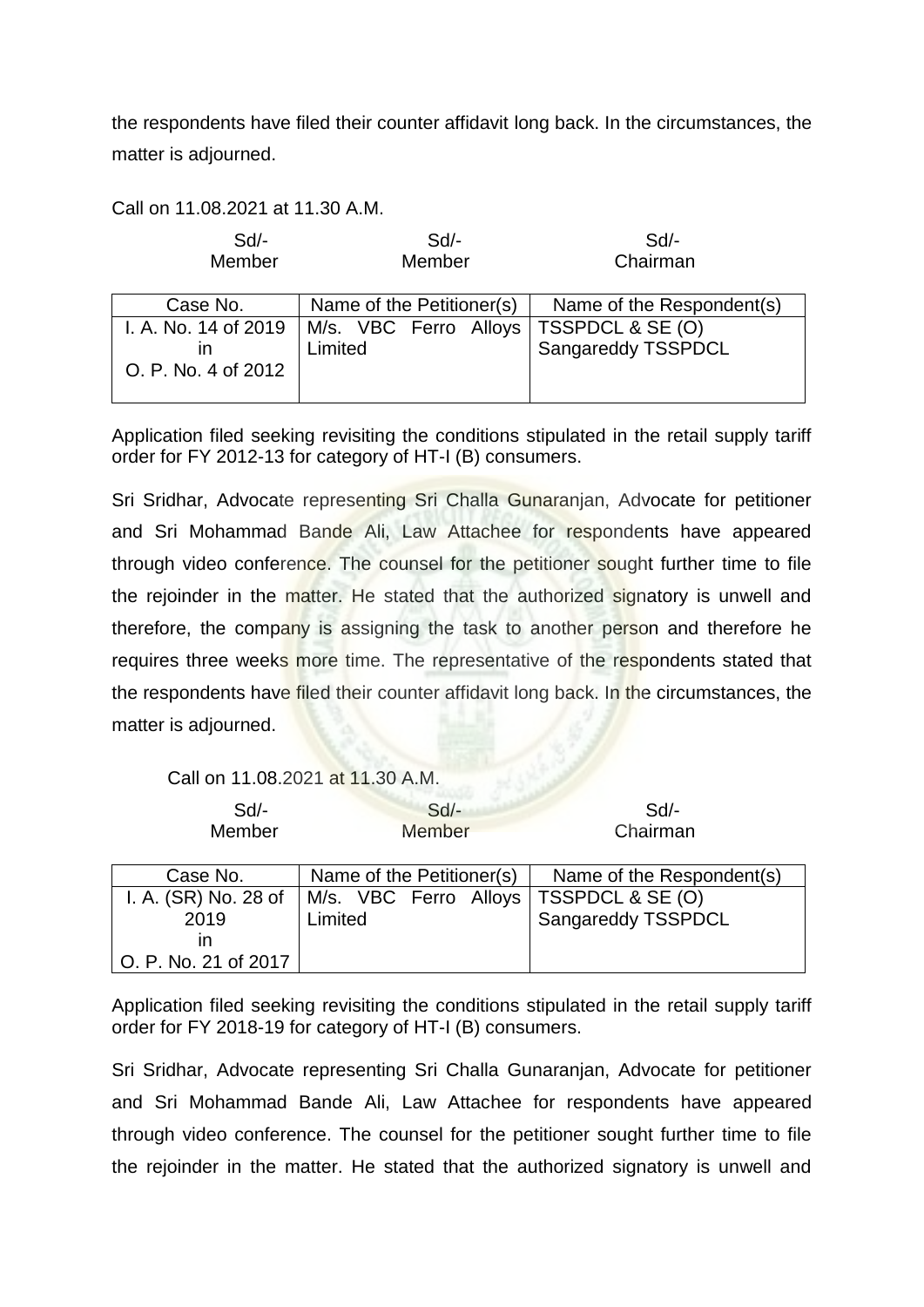therefore, the company is assigning the task to another person and therefore he requires three weeks more time. The representative of the respondents stated that the respondents have filed their counter affidavit long back. In the circumstances, the matter is adjourned.

Call on 11.08.2021 at 11.30 A.M.

| Sd<br>Member        | $Sd$ -<br>Member                               | Sd<br>Chairman            |  |  |
|---------------------|------------------------------------------------|---------------------------|--|--|
| Case No.            | Name of the Petitioner(s)                      | Name of the Respondent(s) |  |  |
|                     | O. P. No. 32 of 2015   M/s. Tata Power Trading | TSDISCOMs, APSPDCL,       |  |  |
| &                   | Company Ltd.                                   | APEPDCL and APPCC         |  |  |
| I. A. No. 5 of 2015 |                                                |                           |  |  |

Petition filed seeking questioning the illegal, unilateral and wrongful deduction of Rs. 9,72,00,000/- and Rs. 96,48,000/- towards illegal compensation claim for supply of short term power.

I. A. filed seeking release of Rs. 9,72,00,000/- and Rs. 96,48,000/- in lieu of bank guarantee for corresponding amounts.

Sri Vishal Binod, Advocate for the petitioner and Sri. D. N. Sarma, OSD (Legal and Commercial) for respondents have appeared through video conference. The counsel for the petitioner stated that the appeal filed by the licensee before the Hon'ble High Court was actually scheduled for hearing in the first week of July, 2021. However, it did not see the light of the day. The matter may be adjourned by longer period and the petitioner will make a mention by filing a memo as and when the Hon'ble High Court disposes of the matter. Accordingly and in view of the pendency of appeal, the matter is adjourned.

Call on 15.09.2021 at 11:30 A.M.

| $Sd$ -<br>Member    | $Sd$ -<br>Member                     |  | Sd<br>Chairman            |  |  |                               |
|---------------------|--------------------------------------|--|---------------------------|--|--|-------------------------------|
| Case No.            | Name of the Petitioner(s)            |  | Name of the Respondent(s) |  |  |                               |
| O. P. No. 7 of 2019 | M/s. Prathmesh Solar TSTRANSCO, M/s. |  |                           |  |  | Mytrah                        |
|                     | <b>Farms Private Limited</b>         |  |                           |  |  | Agriya Power Private Limited, |
|                     |                                      |  | CGM (Comml & RAC) TSSPDCL |  |  |                               |

Petition filed questioning the action of the TSTRANSCO in allowing another project to utilize the facilities developed by the petitioner contrary to the regulations.